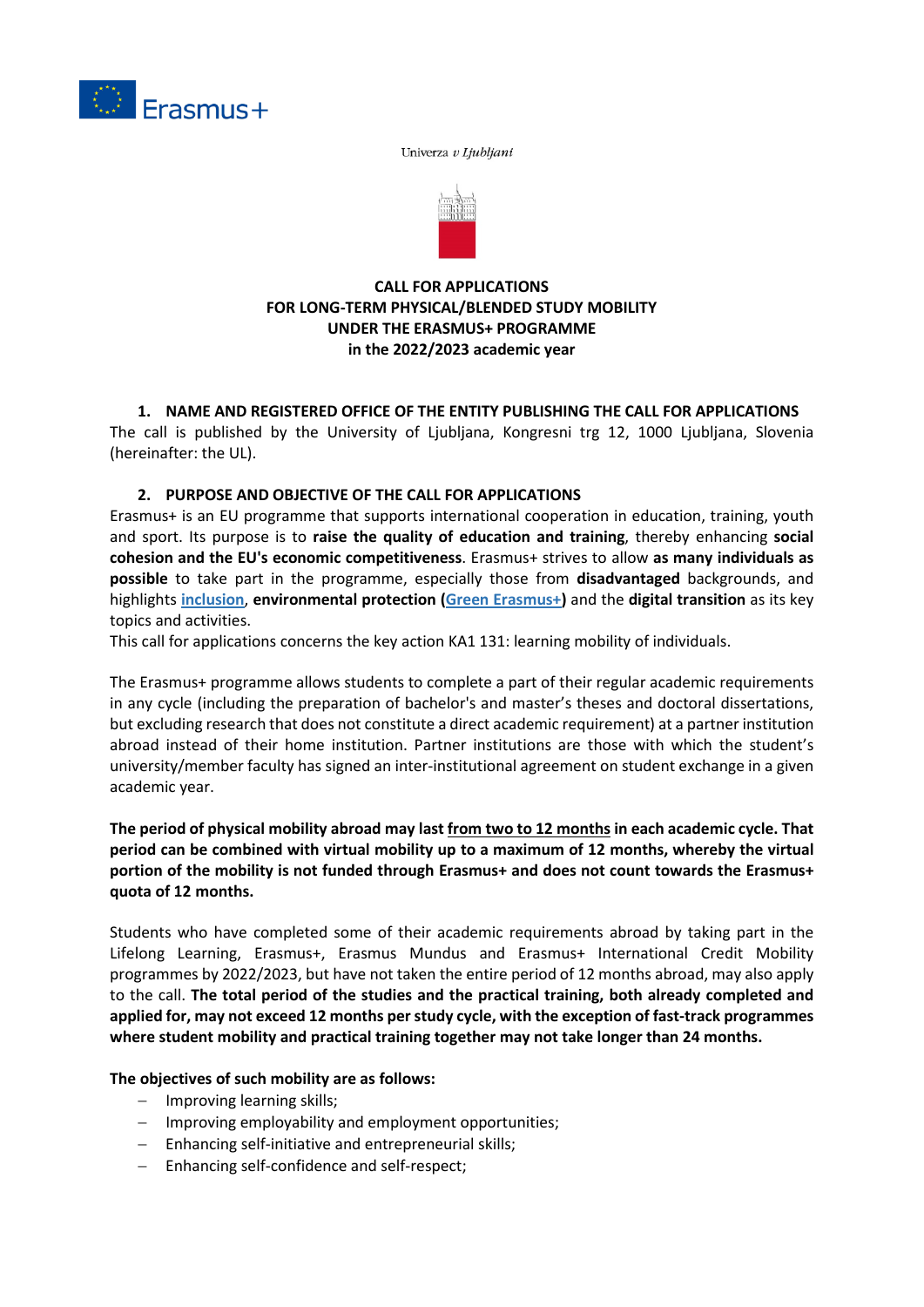- − Improving foreign language and digital skills;
- − Enhancing inter-cultural awareness;
- − Improving active participation in society;
- − Promoting positive interactions with individuals from various environments;
- − Increasing familiarity with EU projects and EU values;
- − Enhancing the motivation for (formal and informal) continuing education and training after the mobility programme ends.

Studies abroad under the Erasmus+ programme must be determined in advance by a **LEARNING AGREEMENT**, which must be signed by the student, the Erasmus+ coordinator at their home institution and the Erasmus+ coordinator at the host institution. **The Learning Agreement signed by all three parties is a required condition for entering into an Erasmus+ Grant Agreement between the UL and selected student. The Erasmus+ Grant Agreement between the UL and student must be concluded BEFORE the student leaves to attend Erasmus+ mobility.**

**The minimum number of credits which a UL student must earn while on the exchange abroad and which will be recognised by their home institution is 20 ECTS and 40 ECTS, for one and two semesters, respectively.**

**UL students preparing their thesis abroad or earning less than 20 ECTS per semester on the exchange may apply for the Erasmus+ grant for a maximum of three months.**

The Erasmus+ participating countries include the EU member states, Iceland, Liechtenstein, Norway, North Macedonia, Serbia and Turkey.

**Students may not take part in the mobility programme in the country of the sending university, in the country of their permanent residence or in the country of which they are citizens. The student must reside in the city of the hosting university for the entire duration of the Erasmus+ study abroad.**

The period of study abroad must be part of the student's academic programme that leads to a first-, second- or third-cycle degree.

Before and after the mobility programme, all selected Erasmus+ students, with the exception of native speakers, shall take an online language test via the OLS web portal for the main language used in the exchange. If the result of the online test for the main language of the exchange prior to departure on the mobility was C2, the student will not be required to take the online test of the main language of the exchange at the end of the mobility. Students are not entitled to a grant to attend foreign language courses that are organised by universities abroad before the beginning of the semester and are simultaneously available in the OLS system. Only in cases where a course is part of a programme of intercultural preparations or a preparation week; where the foreign language course concerns specialist terminology pertaining to the recipient's field of study; or where the course is a general language course conducted at a level that is higher than that of the courses available in the OLS system, is the student also entitled to a grant for the duration of the course. Such course must be included in the Learning Agreement.

The period of study abroad may also include practical training. Such combined mobility creates synergies between the academic and professional experience abroad and may be organised in a variety of ways, depending on the circumstances: activities may take place one after another or simultaneously. The rules regarding the granting of funds and minimum duration that apply for mobility with the aim of studying abroad also apply for such combinations.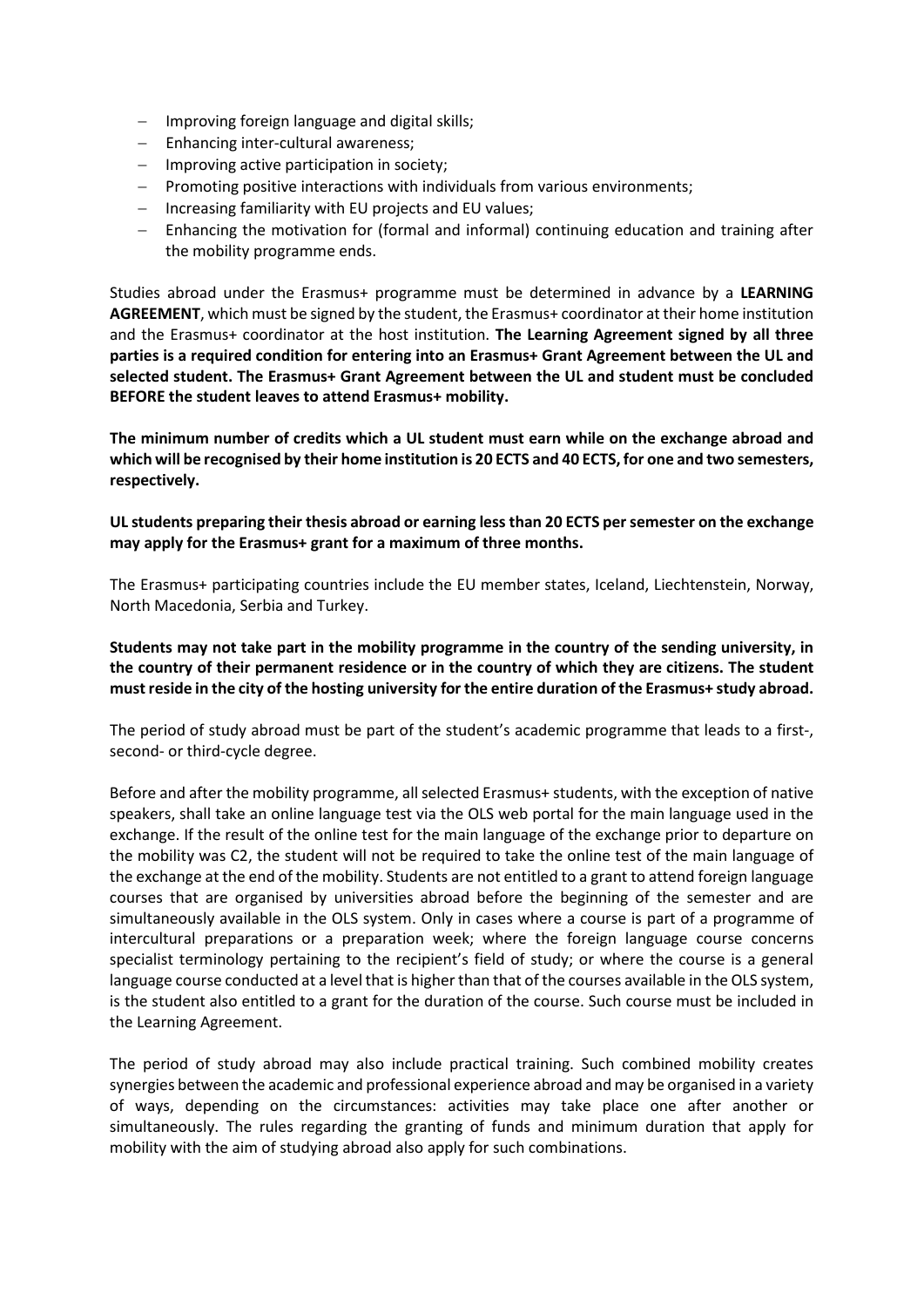UL students who are also employed may apply to the call only if their employer does not cover the costs they incur during their exchange based on an issued travel order.

**Only mobility sessions aimed at studying abroad that are to be conducted between 1 June 2022 and 30 September 2023 may be applied for.**

### **3. TERMS AND CONDITIONS FOR APPLICANTS AND CONTENT AND COMPLETION OF THE APPLICATION FORM**

### **3.1. Terms and conditions for applicants**

This call for applications is intended for UL students subject to the following terms and conditions:

- − They have active student status at UL for the entire duration of the exchange;
- − They have no outstanding financial obligations arising from an Erasmus or Erasmus+ programme.

### **3.2. Content and completion of the application form**

To apply to the call, the applicants must fill out an online application form in accordance with their faculty's instructions by the deadline set by their faculty.

They must also upload the following proof:

- − Evidence of completed academic requirements; the grade point average in the student's current academic cycle will be considered. Any student who has not yet passed any exams or practical classes during the current academic cycle should submit evidence of requirements completed during the preceding academic cycle.
- − A motivational letter of at least one and a maximum of two pages in length.

### **4. SELECTION CRITERIA AND METHOD**

#### **4.1. Application assessment criteria**

- − Academic performance to date; the grade point average in the student's current academic cycle will be considered. Any student who has not yet passed any exams or practical classes in the current academic cycle should submit a certificate of exams passed in the preceding academic cycle.
- − A motivational letter.

The faculty must send decisions on selection, with the possibility of appeal, to all students. Decisions issued by the faculty's senate regarding an appeal are final.

#### **4.2. Application assessment process**

The student's faculty will conduct the selection procedure based on the applications received. Student applications will be assessed by the competent persons at the faculty, following the criteria laid out in point 4.1 of the call for applications, and the student will be informed of the approval by a decision. In the course of selection, priority will be given to applicants who in previous years had not yet cancelled an already approved mobility (except in cases of force majeure). UL members will select Erasmus+ students in a transparent, public and proper manner. Members will inform the UL International Cooperation Service of their selection.

### **5. GRANT**

Erasmus+ programme students are not automatically entitled to an Erasmus+ grant. They must apply for the grant and any additional allowances online, via the UL's VIS portal. The Erasmus+ grant must be paid to the student before the mobility programme begins.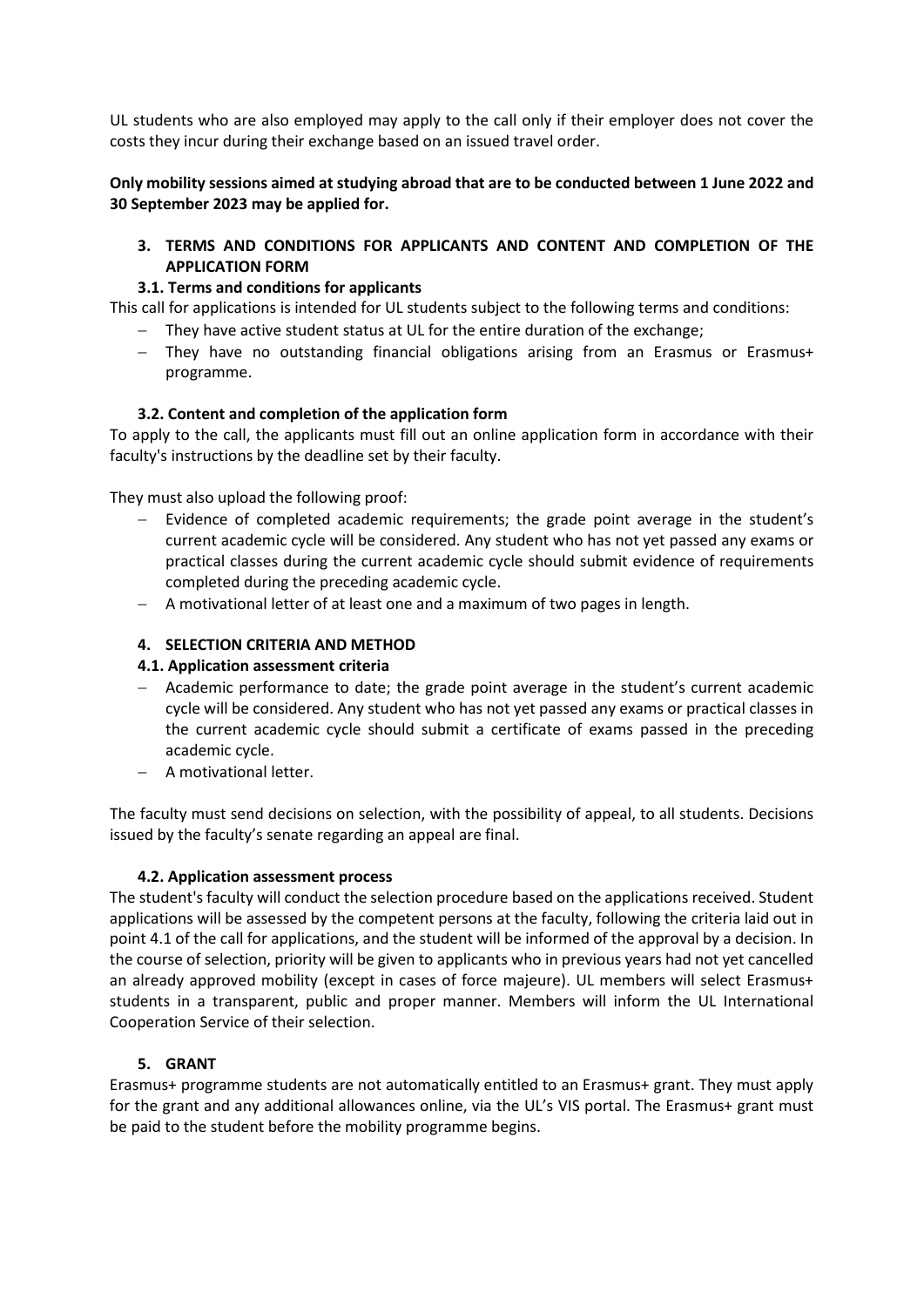The **first day** of the mobility programme shall be the day on which a student must be present at the host institution, which may be the first day of lectures, a welcome event, or the first day of linguistic or intercultural preparation, which is a component part of the mobility, and not the day of arriving abroad. The **last day** shall be the last day when a student has to be present at the host institution (this may be the last day of lectures or the day of the last exam).

The purpose of the Erasmus+ grant is to co-finance study abroad, not to cover the expenses in full. The amount will be defined in the Erasmus+ Grant Agreement, which the student will sign with the UL after submitting the application documentation.

The grant may only be awarded for the duration of regular academic obligations in accordance with the academic calendar at the partner institution and for the duration of the periods set in this call. A student who receives an Erasmus+ grant remains entitled to receive any national scholarships (e.g. government scholarship, Zois scholarship).

The number of months approved to be funded per student depends on the amount of funds the UL has at its disposal. If the funding proves insufficient to cover all activities applied for, the UL will finance a maximum of five months for student mobility with the aim of studying for one semester and ten months of mobility for two semesters, and award students only one Erasmus+ grant per year.

The students' rights, obligations and responsibilities concerning the awarding of grants will be specified in detail in the Erasmus+ Grant Agreement, which the students shall enter into with the UL before departing to study abroad.

| Group 1:                               | Denmark, Finland, Ireland, Iceland, Luxembourg,<br>Liechtenstein, Norway, Sweden                       | €600 |
|----------------------------------------|--------------------------------------------------------------------------------------------------------|------|
| Erasmus+ programme                     |                                                                                                        |      |
| countries with a high cost of          |                                                                                                        |      |
| living                                 |                                                                                                        |      |
| Group 2:                               | Austria, Belgium, Cyprus, France, Greece, Italy, Malta,<br>Germany, the Netherlands, Portugal, Spain   | €600 |
| Erasmus+<br>programme                  |                                                                                                        |      |
| countries with a medium cost           |                                                                                                        |      |
| of living                              |                                                                                                        |      |
| Group 3:                               | Bulgaria, Czech Republic, Estonia, Croatia, Latvia,<br>Lithuania, Hungary, North Macedonia,<br>Poland. | €540 |
| Erasmus+<br>programme                  | Romania, Slovakia, Serbia, Turkey                                                                      |      |
| countries with a low cost of<br>living |                                                                                                        |      |

### **During the 2021 project year, the Erasmus+ grant amounts by country of mobility were as follows:**

#### **The Erasmus+ grant amounts for the 2022 project year are yet to be announced.**

- **5.1.** In addition to the basic Erasmus+ grant, UL students selected in this call for applications may also apply for an **Erasmus+ supplementary grant** if they meet the following conditions:
	- $\Box$  I am a citizen of the Republic of Slovenia with residence in the Republic of Slovenia **Or**
	- $\Box$  I am a citizen of another EU member state who has lived in the Republic of Slovenia for five years continuously and immediately before leaving for the exchange, as part of which I claim the grant **Or**
	- □ I am a citizen of a third country who has acquired long-term resident status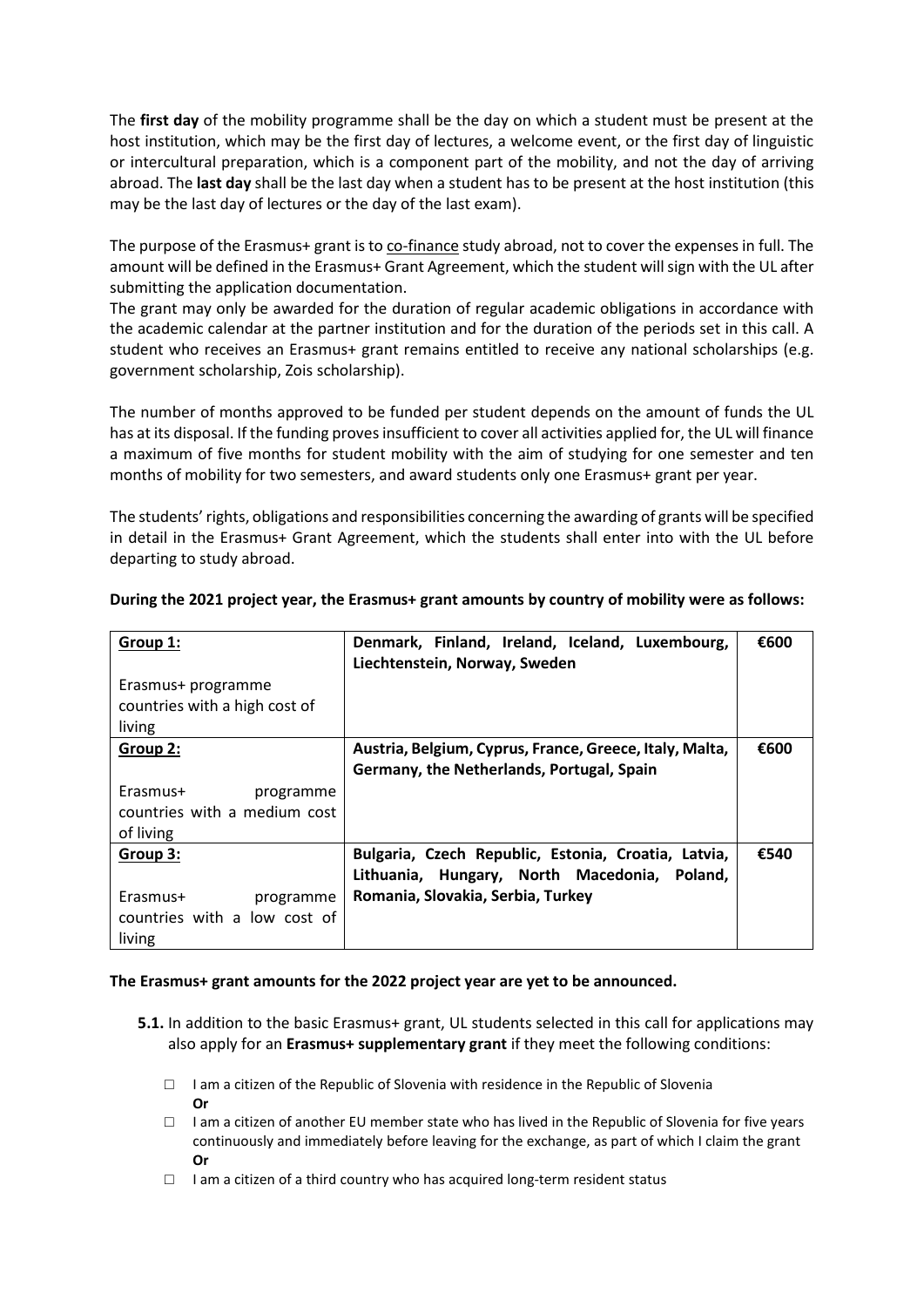#### **And**

- $\Box$  Prior to reaching the age of 27 I enrolled for the first time in a state-approved first- or second-cycle higher vocational or higher education programme which is offered in Slovenia by UL;
- $\Box$  I do not simultaneously receive any of the scholarships for study visits from other sources in Slovenia or from abroad, except the Erasmus grant;
- $\Box$  I am not employed and do not carry out independent registered activity in Slovenia or abroad;
- $\Box$  I am not a company manager or a director of a private institution;
- $\Box$  I am not registered as unemployed at the Employment Service of Slovenia or any competent institution abroad;
- $\Box$  I meet the conditions for the Erasmus mobility for students as defined by CMEPIUS;
- $\Box$  I will take part in the Erasmus mobility programme;
- □ I will have the requirements completed abroad evaluated (recognised) by the educational institution at which I am enrolled in Slovenia as part of the educational programme at that institution;
- $\Box$  I did not receive, for the same period as the Erasmus mobility, any scholarship within the public call for applications for scholarships for individual student mobility abroad in the 2020 academic year in the framework of Erasmus (294th public call);
- $\Box$  No other applicant has claimed funds on my behalf within this call for applications;
- $\Box$  I am familiar with the fact that, pursuant to the Scholarship Act (Z-štp-1), students without a student status (graduates) and 3rd cycle students are not eligible for funds available from the Call for Applications by the Public Scholarship, Development, Disability and Maintenance Fund of the Republic of Slovenia, and I do not fall into either of these two categories.

#### **During the 2021 project year, the Erasmus+ supplementary grant amounted to €67.76/month. The amount of the Erasmus+ supplementary grant for the 2022 project is yet to be announced.**

- **5.2.** In addition to the basic Erasmus+ grant, students from disadvantaged backgrounds selected in the call will also receive an additional social inclusion allowance. **This allowance will amount to €250/month. To be eligible for the allowance the students must meet the following conditions:**
	- − **They are receiving a government scholarship or**
	- − **One of the children or parents in their family has social, health-related and financial special needs, which can be proved with an official decision issued by the relevant authority;**
	- − **They themselves have such needs, which they can prove with an official decision (determining they require special escort or academic adjustments, that they are disabled, etc.);**
	- − **They come from a single-parent or foster family or**
	- − **Slovenia is offering them international protection or**
	- − **They are members of the Roma community.**
- **5.3.** As part of this call, the **green travel top-up** in the amount of **€50** (a lump sum) will be awarded to students who travel to **and** from their host country by bus, train, boat and/or any other form of group transport (e.g. GoOpti). The top-up will be paid to students after their exchange ends and they submit the corresponding proof. Students may also receive up to four additional travel days subsidised if the proof they submit shows that they actually needed additional days to complete their green trip.
- **5.4. Students with special needs who are confirmed for the Erasmus+ exchange, will be able to apply for additional funds within the call for applications, which they should receive by email in the summer of 2022.**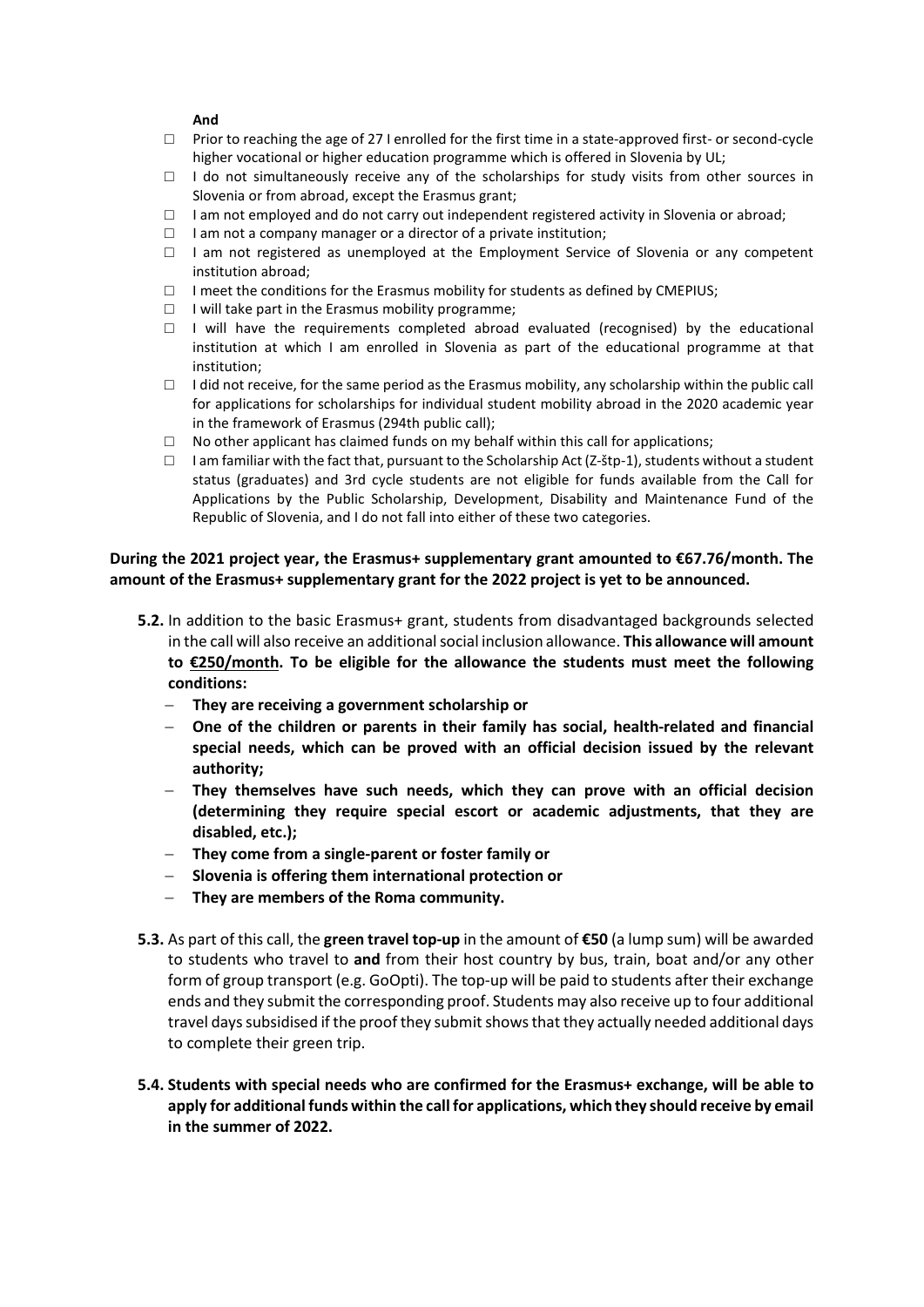Persons with special needs include individuals who require the provision of programmes with additional specialist assistance or adaptations with regard to the nature of their specific needs.

Students with special needs are blind, partially sighted or visually impaired students, deaf and hearing impaired students, students with speech and language disorders, students with reduced mobility, students with a long-term health condition, students with autistic disorders and students with emotional and behavioural disorders.

Examples of additional costs for students with special needs include additional travel expenses, adapted local transportation, additional costs due to adapted accommodation, additional costs due to assistance, costs of health services, costs of special teaching aids, etc.

Students who apply to the UL call for applications to co-fund student mobility with the aim of studying abroad in Erasmus+ programme countries and who are approved by their faculties for study abroad in the 2022/2023 academic year and are listed among the selected students, **will be regularly informed of all subsequent procedures**, **the amount of the Erasmus+ grant and the possibilities of obtaining additional scholarships, and the online language preparation course by email**.

#### **6. HOW TO APPLY AND DEADLINE FOR APPLICATIONS**

**The faculty shall accept applications to the call for at least five weeks.**

Students who want to participate in mobility abroad as Erasmus+ students should fill out an online application form following the instructions provided by their faculty and submit it by the date set by their faculty.

**The student's faculty will forward the information on the selected and any backup applicants in the prescribed Excel table to the UL International Cooperation Service via SharePoint by 15 February 2022.** Incomplete applications or applications submitted after the set deadline will not be considered.

| <b>UL FACULTY</b>                    | <b>ERASMUS+ CONTACT</b> | <b>EMAIL</b>                         |
|--------------------------------------|-------------------------|--------------------------------------|
|                                      | <b>PERSON</b>           |                                      |
| <b>Academy of Music</b>              | Nina Podlipnik          | nina.podlipnik@ag.uni-lj.si          |
| Academy of Theatre, Radio,           | Darja Markoja           | darja.markoja@agrft.uni-lj.si        |
| Film and Television                  |                         |                                      |
| Academy of Fine Arts and             | Jasmina Zajc            | jasmina.zajc@aluo.uni-lj.si          |
| Design                               |                         |                                      |
| <b>Faculty of Biotechnology</b>      | Katarina Rihtaršič      | international@bf.uni-lj.si           |
| School of Economics and              | Klavdija Besednjak      | outgoing@ef.uni-lj.si                |
| <b>Business</b>                      |                         |                                      |
| <b>Faculty of Architecture</b>       | Matevž Juvančič         | matevz.juvancic@fa.uni-lj.si         |
| <b>Faculty of Social Sciences</b>    | Danila Rijavec          | int.office@fdv.uni-lj.si             |
| <b>Faculty of Electrical</b>         | Katarina Erjavec Drešar | katarina.erjavec.dresar@fe.uni-lj.si |
| Engineering                          |                         |                                      |
| <b>Faculty of Arts</b>               | Anja Golec              | anja.golec@ff.uni-lj.si              |
| <b>Faculty of Pharmacy</b>           | Urban Jernejčič         | international@ffa.uni-lj.si          |
| <b>Faculty of Civil and Geodetic</b> | Romana Hudin            | romana.hudin@fgg.uni-lj.si           |
| Engineering                          |                         |                                      |
| Faculty of Chemistry and             | Nastja Majerič          | nastja.majeric@fkkt.uni-lj.si        |
| <b>Chemical Technology</b>           |                         |                                      |

More information is available from the **Erasmus+ contact persons at the UL faculties**: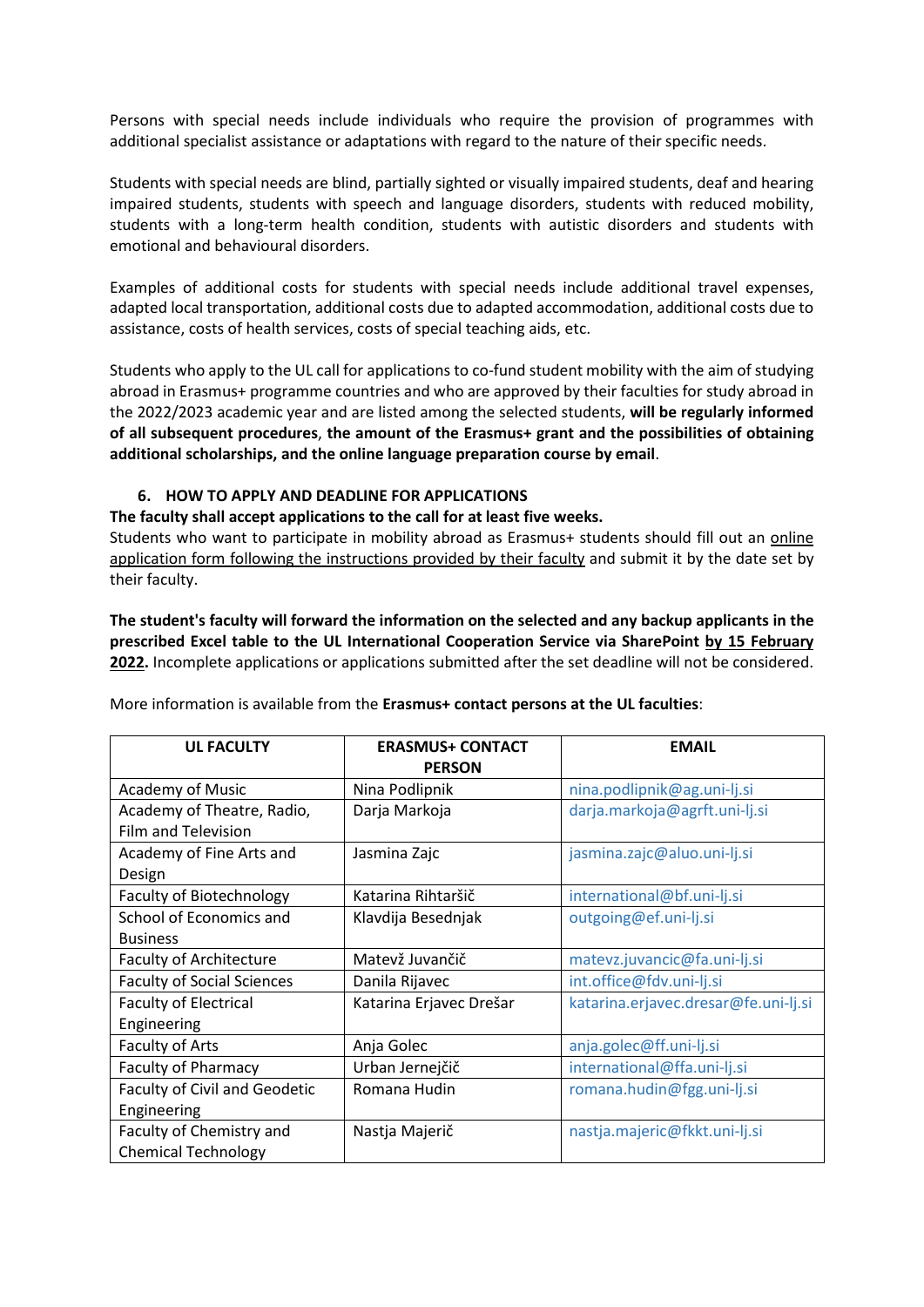| Faculty of Mathematics and<br><b>Physics</b> | Nina Rogelja             | nina.rogelja@fmf.uni-lj.si   |
|----------------------------------------------|--------------------------|------------------------------|
| <b>Faculty of Maritime Studies</b>           | Tamara Pukšič            | tamara.puksic@fpp.uni-lj.si  |
| and Transport                                |                          |                              |
| Faculty of Computer and                      | Vesna Gračner            | izmenjave@fri.uni-lj.si      |
| <b>Information Science</b>                   |                          |                              |
| <b>Faculty of Mechanical</b>                 | Davorin Kramar           | davorin.kramar@fs.uni-lj.si  |
| Engineering                                  |                          |                              |
| <b>Faculty of Social Work</b>                | Borut Petrović Jesenovec | office@fsd.uni-lj.si         |
| Faculty of Sport                             | Jožef Križaj             | jozef.krizaj@fsp.uni-lj.si   |
| Faculty of Public                            | Marija Sušnik            | marija.susnik@fu.uni-lj.si   |
| Administration                               |                          |                              |
| <b>Faculty of Medicine</b>                   | Ajda Rudel               | outgoing@mf.uni-lj.si        |
| Faculty of Natural Sciences and              | Majda Štrakl             | majda.strakl@ntf.uni-lj.si   |
| Engineering                                  |                          |                              |
| <b>Faculty of Education</b>                  | Igor Repac               | mednarodna@pef.uni-lj.si     |
| Faculty of Law                               | Darja Rabzelj            | darja.rabzelj@pf.uni-lj.si   |
| <b>Faculty of Theology</b>                   | Urška Jeglič             | erasmus@teof.uni-lj.si       |
| <b>Veterinary Faculty</b>                    | Pia Mikolič              | VFinternational@vf.uni-lj.si |
| <b>Faculty of Health Sciences</b>            | Natalija Plankl          | natalija.plankl@zf.uni-lj.si |

### **7. INFORMATION ON SELECTION**

Students will be informed whether they have been selected or not by a decision issued by their faculty.

### **8. APPEAL**

Applicants may appeal against the decision under the previous point to the competent committee within eight days of receiving the decision. The competent committee will issue a decision on the appeal. An appeal must be filed in writing, explaining in detail the reasons for lodging it. An appeal cannot be filed against the application terms and conditions or the application assessment criteria.

## **9. CALL DOCUMENTS**

- − The *documentation related to the call for applications* is available at: https://eurlex.europa.eu/legalcontent/EN/TXT/?uri=OJ%3AJOC\_2021\_473\_R\_0009&qid=1637738792217.
- − A *guide for applicants* is available at: https://ec.europa.eu/programmes/erasmusplus/resources/programme-guide\_en.
- − The *UL call for applications* is available athttps://www.unilj.si/mednarodno\_sodelovanje\_in\_izmenjave/erasmus\_plus\_mobilnost\_studentov\_za\_studij/ razpisi/.

Any additional criteria and other specific information will be provided by individual UL faculties on their respective websites.

### **10. CHANGE OF THE CALL'S TERMS AND CONDITIONS AND FUNDING**

As the entity publishing this call for applications, the University of Ljubljana reserves the right to amend the funding terms and conditions in the event of changes to the financing conditions or force majeure. It may change the rules and conditions for participating in the call at any time.

The University will post any changes and updates on the following website: https://www.unilj.si/mednarodno\_sodelovanje\_in\_izmenjave/erasmus\_plus\_mobilnost\_studentov\_za\_studij/razpisi/.